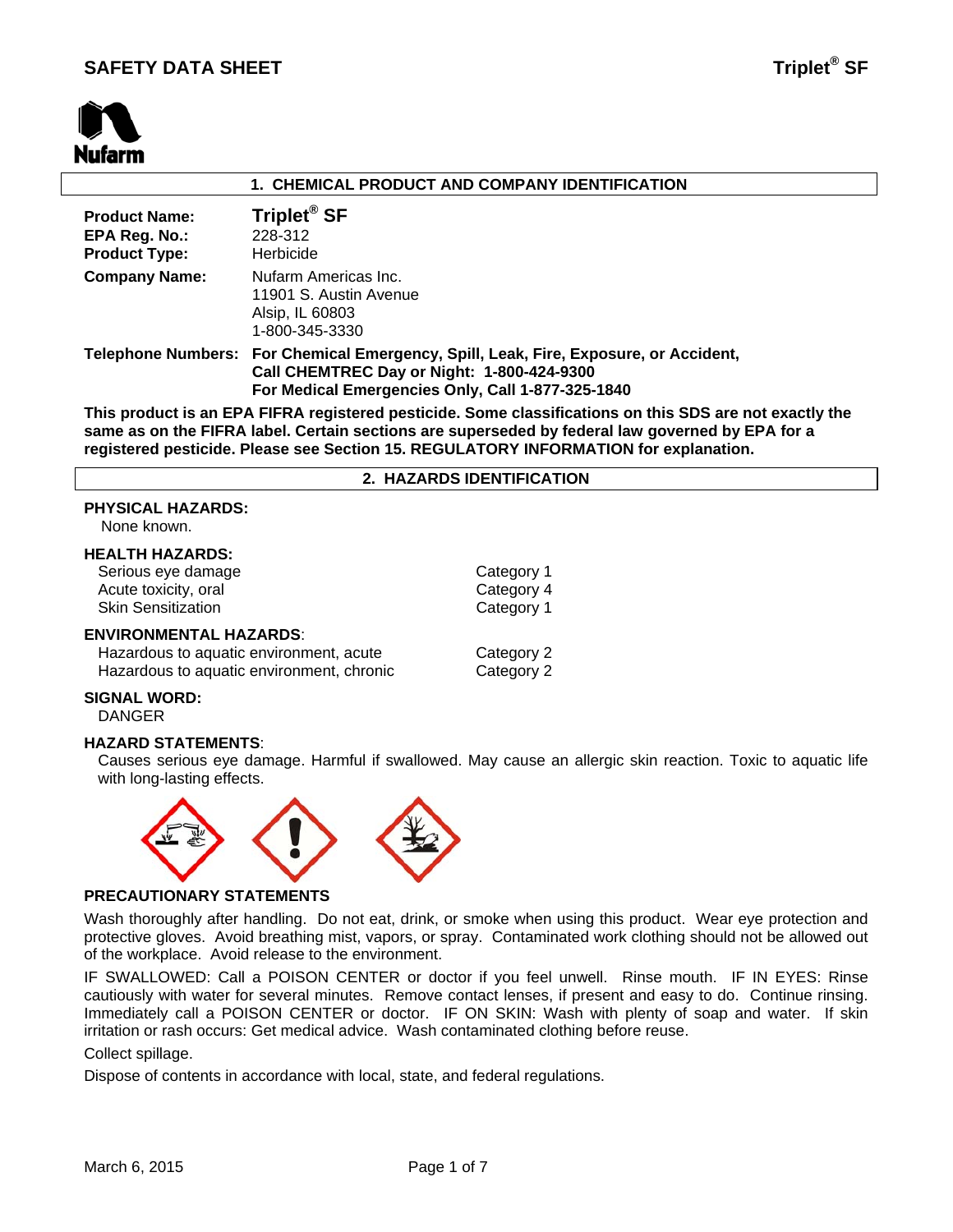### **3. COMPOSITION / INFORMATION ON INGREDIENTS**

# **COMPONENT CAS NO. % BY WEIGHT**

Dimethylamine Salt of 2,4-Dichlorophenoxyacetic Acid 2008-39-1 29.6 - 31.5 Dimethylamine Salt of Mecoprop-p Acid 66423-09-4 7.75 - 8.6 Dimethylamine Salt of Dicamba (3,6-Dichloro-o-Anisic Acid) 2300-66-5 2.6 – 2.9 Other Ingredients **Trade Secret** Trade Secret Trade Secret Trade Secret Trade Secret

**Synonyms:** Herbicide Mixture of 2,4-D DMA, Mecoprop-p (MCPP-p) DMA and Dicamba

Ingredients not precisely identified are proprietary or non-hazardous. Values are not product specifications.

# **4. FIRST AID MEASURES**

**If in Eyes:** Hold eye open and rinse slowly and gently with water for 15 to 20 minutes. Remove contact lenses, if present, after the first 5 minutes, then continue rinsing eye. Get immediate medical attention.

**If Swallowed:** Have person sip a glass of water if able to swallow. Do not induce vomiting unless told to do so by the poison control center or doctor. Do not give anything by mouth to an unconscious person. If symptoms develop, get medical advice.

**If Inhaled:** Move person to fresh air. If breathing is difficult, administer oxygen. If symptoms develop, get medical advice.

**If on Skin or Clothing:** Take off contaminated clothing. Rinse skin immediately with plenty of water for 15 to 20 minutes. If irritation or rash occurs, get medical advice.

**Most important symptoms/effects, acute and delayed:** Causes severe eye irritation with possible eye damage. May be harmful if swallowed. May cause allergic skin reaction (sensitization).

**Indication of immediate medical attention and special treatment needed, if necessary:** Get immediate medical attention for eye contact. For ingestion there is no specific antidote available. Treat symptomatically.

# **5. FIRE FIGHTING MEASURES**

**Extinguishing Media:** Recommended for large fires: foam or water spray. Recommended for small fires: dry chemical or carbon dioxide.

**Special Fire Fighting Procedures:** Firefighters should wear NIOSH approved self-contained breathing apparatus and full fire-fighting turn out gear. Dike area to prevent runoff and contamination of water sources. Dispose of fire control water later.

**Unusual Fire and Explosion Hazards:** If water is used to fight fire, contain runoff, using dikes to prevent contamination of water supplies. Dispose of fire control water later.

**Hazardous Decomposition Materials (Under Fire Conditions):** May produce gases such as hydrogen chloride and oxides of carbon and nitrogen.

# **6. ACCIDENTAL RELEASE MEASURES**

**Personal Precautions:** Wear appropriate protective gear for the situation. See Personal Protection information in Section 8.

**Environmental Precautions:** Prevent material from entering public sewer systems or any waterways. Do not flush to drain. Large spills to soil or similar surfaces may necessitate removal of topsoil. The affected area should be removed and placed in an appropriate container for disposal.

**Methods for Containment:** Dike spill using absorbent or impervious materials such as earth, sand or clay. Collect and contain contaminated absorbent and dike material for disposal.

**Methods for Clean-Up and Disposal:** Pump any free liquid into an appropriate closed container. Collect washings for disposal. Decontaminate tools and equipment following cleanup. See Section 13: DISPOSAL CONSIDERATIONS for more information.

**Other Information:** Spills may be reportable to the National Response Center (800-424-8802) and to state and/or local agencies.

# **7. HANDLING AND STORAGE**

# **HANDLING**:

Do not get in eyes, on skin or on clothing. Users should wash hands, face and arms with soap before eating, drinking, chewing gum, using tobacco or using the toilet. Remove clothing immediately if pesticide gets inside. Then wash thoroughly and put on clean clothing. Remove Personal Protective Equipment (PPE) immediately after handling this product. Wash outside of gloves before removing. As soon as possible, wash thoroughly and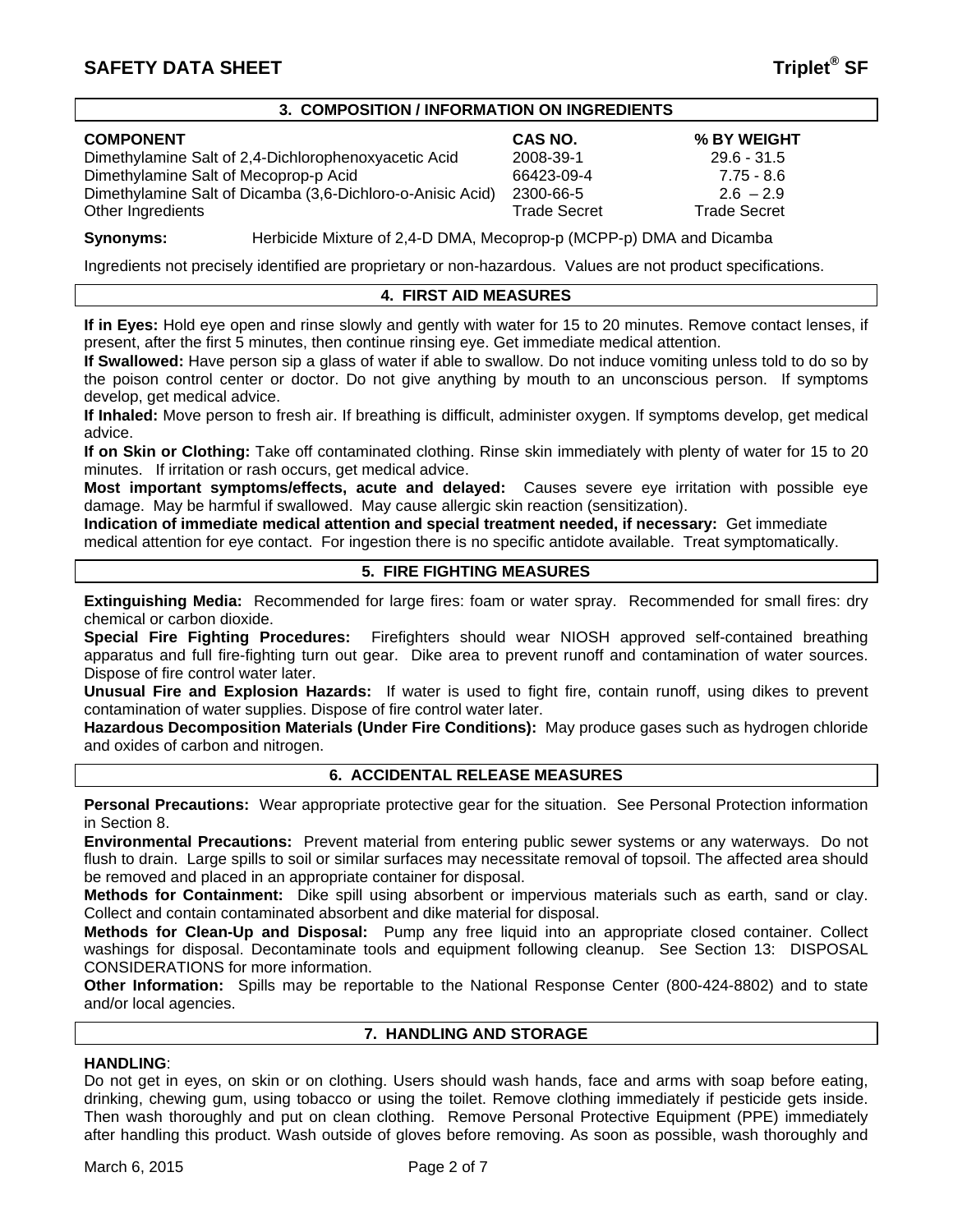# **SAFETY DATA SHEET Triplet<sup>®</sup> SF**

change into clean clothing. Discard clothing and other absorbent materials that have been drenched or heavily contaminated with this product's concentrate. Do not reuse them.

# **STORAGE:**

Do not store near seed, fertilizer or other pesticides. Always use original container to store pesticides in a secured warehouse or storage building. Store at temperatures above 32° F. If allowed to freeze, remix before using. This does not alter the product. Containers should be opened in well-ventilated areas. Keep container tightly sealed when not in use. Do not contaminate water, food or feed by storage or disposal.

# **8. EXPOSURE CONTROLS / PERSONAL PROTECTION**

# **Engineering Controls:**

Where engineering controls are indicated by specific use conditions or a potential for excessive exposure, use local exhaust ventilation at the point of generation.

#### **Personal Protective Equipment:**

**Eye/Face Protection:** To avoid contact with eyes, wear face shield, goggles or safety glasses. An emergency eyewash or water supply should be readily accessible to the work area.

**Skin Protection:** To avoid contact with skin, wear long pants, long-sleeved shirt, shoes plus socks and chemical-resistant gloves. Wear a chemical-resistant apron when mixing or loading, cleaning up spills or equipment, or otherwise exposure to the concentrate. An emergency shower or water supply should be readily accessible to the work area.

**Respiratory Protection:** Not normally required. If vapors or mists exceed acceptable levels, wear NIOSH approved air-purifying respirator with cartridges/canisters approved for use against pesticides.

**General Hygiene Considerations:** Personal hygiene is an important work practice exposure control measure and the following general measures should be taken when working with or handling this material: 1) do not store, use and/or consume foods, beverages, tobacco products, or cosmetics in areas where this material is stored; 2) wash hands and face carefully before eating, drinking, using tobacco, applying cosmetics or using the toilet.

#### **Exposure Guidelines:**

|                                                                                                                                                       | <b>OSHA</b> |             | <b>ACGIH</b>               |             |                   |
|-------------------------------------------------------------------------------------------------------------------------------------------------------|-------------|-------------|----------------------------|-------------|-------------------|
| <b>Component</b>                                                                                                                                      | TWA         | <b>STEL</b> | TWA                        | <b>STEL</b> | Unit              |
| DMA Salt of 2,4-D                                                                                                                                     | $10*$       | <b>NE</b>   | $10*$<br>(inhalable, skin) | <b>NE</b>   | mg/m <sup>3</sup> |
| DMA Salt of Mecoprop-p                                                                                                                                | NE          | NE          | NΕ                         | <b>NE</b>   |                   |
| DMA Salt of Dicamba                                                                                                                                   | <b>NE</b>   | NE          | NΕ                         | <b>NE</b>   |                   |
| Other Ingredients                                                                                                                                     | <b>NE</b>   | <b>NE</b>   | ΝE                         | <b>NE</b>   |                   |
| $\mathbf{r}$ , and $\mathbf{r}$ , and $\mathbf{r}$ , and $\mathbf{r}$ , and $\mathbf{r}$ , and $\mathbf{r}$ , and $\mathbf{r}$<br>$\blacksquare$<br>. |             |             |                            |             |                   |

\*Based on adopted limit for 2,4-Dichlorophenoxyacetic acid NE = Not Established 

# **9. PHYSICAL AND CHEMICAL PROPERTIES**

| Dark brown liquid<br>Mild odor- slight phenolic<br>No data available<br>6.78(1% dispersion in DIW)<br>Liquid at room temperature<br>No data available<br>Not applicable due to aqueous solution<br>No data available<br>No data available<br>No data available<br>No data available<br>No data available<br>1.127 g/cc $@21°C$<br>Soluble<br>No data available<br>No data available<br>No data available |
|----------------------------------------------------------------------------------------------------------------------------------------------------------------------------------------------------------------------------------------------------------------------------------------------------------------------------------------------------------------------------------------------------------|
| 7.95 cPs @ 21°C<br>2.09                                                                                                                                                                                                                                                                                                                                                                                  |
|                                                                                                                                                                                                                                                                                                                                                                                                          |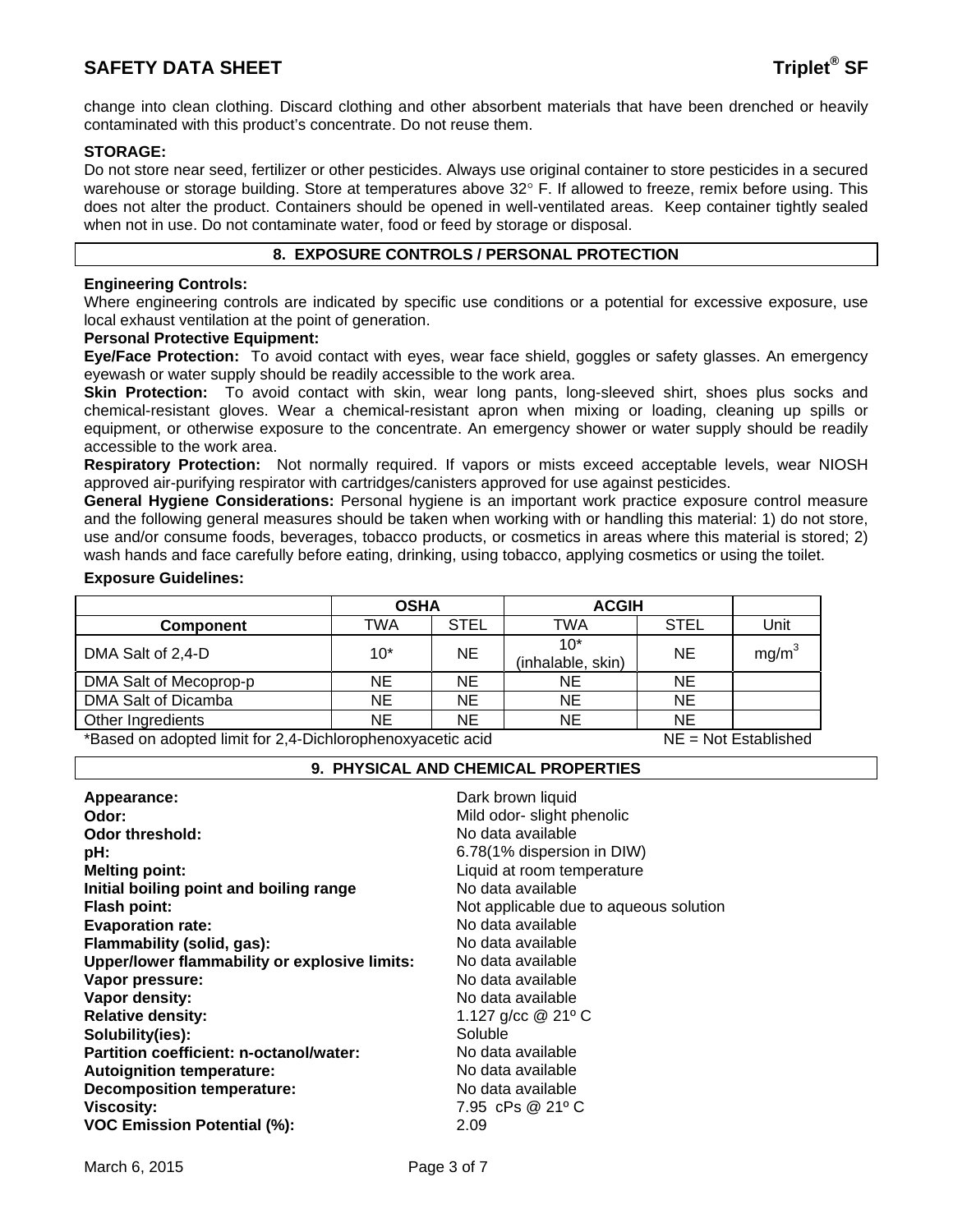**Note:** Physical data are typical values, but may vary from sample to sample. A typical value should not be construed as a guaranteed analysis or as a specification.

# **10. STABILITY AND REACTIVITY**

**Reactivity:** This product is not normally reactive.

**Chemical Stability:** This material is stable under normal handling and storage conditions.

**Possibility of Hazardous Reaction:** Will not occur.

**Conditions to Avoid:** Excessive heat. Do not store near heat or flame.

**Incompatible Materials:** Strong oxidizing agents: bases and acids.

**Hazardous Decomposition Products:** Under fire conditions, may produce gases such as hydrogen chloride and oxides of carbon and nitrogen.

#### **11. TOXICOLOGICAL INFORMATION**

**Likely Routes Of Exposure:** Eye and skin contact.

**Symptoms of Exposure:** Causes severe eye irritation and possible irreversible eye damage. Mildly irritating to the skin based on toxicity studies. Overexposure by skin absorption may cause symptoms similar to those for ingestion. Low inhalation toxicity based on toxicity studies. May be irritating to the respiratory tract. Overexposure by inhalation may cause symptoms similar to those from ingestion. Harmful if swallowed. May cause nausea, vomiting, abdominal pain, decreased blood pressure, muscle weakness, muscle spasms.

**Delayed, immediate and chronic effects of exposure:** Repeated or prolonged skin exposure may cause allergic skin reaction (sensitization).

### **Toxicological Data:**

Data from laboratory studies conducted on this formulation:

**Oral, Rat LD<sub>50</sub>: 1,697 mg/kg Dermal,** Rat or Rabbit LD<sub>50</sub>: >5,000 mg/kg **Inhalation,** Rat 4-hr  $LC_{50}$ :  $>2.14$  mg/L (no mortalities at highest dose tested) **Eye Irritation,** Rabbit: Corrosive **Skin Irritation, Rabbit: Slightly irritating Skin Sensitization, Guinea Pig: Not considered to be a contact sensitizer** 

**Subchronic (Target Organ) Effects:** Repeated overexposure to phenoxy herbicides may cause effects to liver, kidneys, blood chemistry, and gross motor function. Rare cases of peripheral nerve damage have been reported, but extensive animal studies have failed to substantiate these observations, even at high doses for prolonged periods. Repeated overexposure to dicamba may cause liver changes or a decrease in body weight.

**Carcinogenicity / Chronic Health Effects:** The International Agency for Research on Cancer (IARC) lists exposure to chlorophenoxy herbicides as a class 2B carcinogen, the category for limited evidence for carcinogenicity in humans. However, more current 2,4-D lifetime feeding studies in rats and mice, as well as an MCPP lifetime feeding study in rats, did not show carcinogenic potential. Dicamba did not cause cancer in longterm animals studies. The U.S. EPA has given 2,4-D and dicamba a Class D classification (not classifiable as to human carcinogenicity).

**Reproductive Toxicity:** No impairment of reproductive function attributable to 2,4-D has been noted in laboratory animal studies. Animal tests with dicamba have not demonstrated reproductive effects.

**Developmental Toxicity:** Studies in laboratory animals with 2,4-D and MCPP have shown decreased fetal body weights and delayed development in the offspring at doses toxic to mother animals. Animal tests with dicamba have not demonstrated developmental effects.

**Genotoxicity:** There have been some positive and some negative studies, but the weight of evidence is that neither 2,4-D nor MCPP is mutagenic. Animal tests with dicamba have not demonstrated mutagenic effects.

#### **Assessment Carcinogenicity:**

This product contains substances that are considered to be probable or suspected human carcinogens as follows:

|                                        | <b>Regulatory Agency Listing As Carcinogen</b> |             |            |             |
|----------------------------------------|------------------------------------------------|-------------|------------|-------------|
| <b>Component</b>                       | <b>ACGIH</b>                                   | <b>IARC</b> | <b>NTP</b> | <b>OSHA</b> |
| Chlorophenoxy Herbicides (2,4-D, MCPP) | No                                             | 2B          | No         | No.         |
| DMA Salt of Dicamba                    | No                                             | No          | No         | No          |
| Other Ingredients                      | No                                             | No          | No         | No          |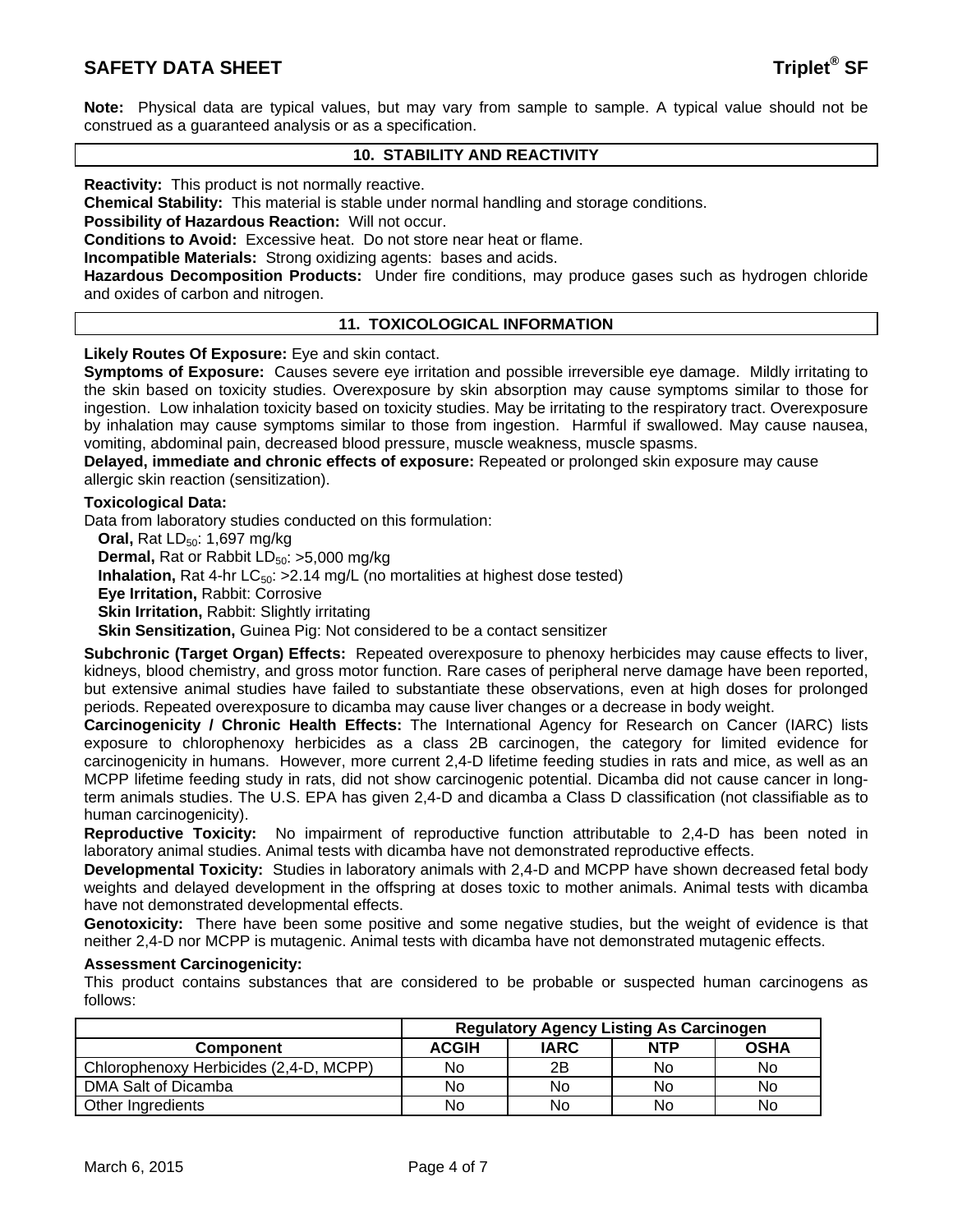# **12. ECOLOGICAL INFORMATION**

#### **Environmental Hazards:**

This pesticide may be toxic to fish and aquatic invertebrates and may adversely affect non-target plants.

# **Ecotoxicity:**

| Data on 2,4-D Dimethylamine Salt:       |                    |                                                 |               |
|-----------------------------------------|--------------------|-------------------------------------------------|---------------|
| 96-hour LC <sub>50</sub> Bluegill:      | $524 \text{ ma/l}$ | Bobwhite Quail Oral LD <sub>50</sub> :          | 500 mg/kg     |
| 96-hour LC <sub>50</sub> Rainbow Trout: | $250$ mg/l         | Mallard Duck 8-day Dietary LC <sub>50</sub> :   | >5,620 ppm    |
| 48-hour EC <sub>50</sub> Daphnia:       | 184 $mg/l$         |                                                 |               |
| Data on Mecoprop-p Dimethylamine Salt:  |                    |                                                 |               |
| 96-hour LC <sub>50</sub> Bluegill:      | 112 $mg/l$         | Bobwhite Quail Oral $LD_{50}$ :                 | $>5600$ ppm   |
| 96-hour LC <sub>50</sub> Rainbow Trout  | 111 mg/l           | Mallard Duck 8-day Dietary LC <sub>50</sub> :   | 625 ppm       |
| 48-hour EC <sub>50</sub> Daphnia:       | $256$ mg/l         | 72-hour EC <sub>50</sub> Green Algae:           | $100$ mg/l    |
| Data on Dicamba Acid:                   |                    |                                                 |               |
| 96-hour LC <sub>50</sub> Bluegill:      | $135 \text{ mg/l}$ | Bobwhite Quail 8-day Dietary LC <sub>50</sub> : | $>10,000$ ppm |
| 96-hour LC <sub>50</sub> Rainbow Trout: | $135 \text{ ma/l}$ | Mallard Duck 8-day Dietary LC <sub>50</sub> :   | $>10,000$ ppm |
| 48-hour EC <sub>50</sub> Daphnia:       | 110 mg/l           |                                                 |               |

# **Environmental Fate:**

In laboratory and field studies, 2,4-D DMA salt rapidly dissociated to parent acid in the environment. The typical half-life of the resultant 2,4-D acid ranged from a few days to a few weeks. Mecoprop-p DMA rapidly dissociates to parent mecoprop-p in the environment. In soil, mecoprop-p is microbially degraded with a typical half-life of approximately 11 to 15 days. Dicamba has low bioaccumulation potential, is not persistent in soil, is highly mobile in soil and degrades rapidly.

#### **13. DISPOSAL CONSIDERATIONS**

### **Waste Disposal Method:**

Pesticide wastes are toxic. If container is damaged or if pesticide has leaked, contain all spillage. Absorb and clean up all spilled material with granules or sand. Place in a closed, labeled container for proper disposal. Improper disposal of excess pesticide, spray mixtures, or rinsate is a violation of Federal law and may contaminate groundwater. If these wastes cannot be disposed of by use according to label instructions, contact your State Pesticide or Environmental Control Agency, or the Hazardous Waste representative at the nearest EPA Regional Office for guidance.

# **Container Handling and Disposal:**

**Nonrefillable Containers 5 Gallons or Less:** Nonrefillable container. Do not reuse or refill this container. Triple rinse container (or equivalent) promptly after emptying. **Triple rinse as follows:** Empty the remaining contents into application equipment or a mix tank and drain for 10 seconds after the flow begins to drip. Fill the container 1/4 full with water and recap. Shake for 10 seconds. Pour rinsate into application equipment or a mix tank or store rinsate for later use or disposal. Drain for 10 seconds after the flow begins to drip. Repeat this procedure two more times. Then offer for recycling or reconditioning, or puncture and dispose of in a sanitary landfill, or by other procedures approved by State and local authorities. Plastic containers are also disposable by incineration, or, if allowed by State and local authorities, by burning. If burned, stay out of smoke.

**Nonrefillable Containers Larger than 5 Gallons:** Nonrefillable container. Do not reuse or refill this container. Offer for recycling if available. Triple rinse or pressure rinse container (or equivalent) promptly after emptying. **Triple rinse as follows:** Empty the remaining contents into application equipment or a mix tank. Fill the container 1/4 full with water. Replace and tighten closures. Tip container on its side and roll it back and forth, ensuring at least one complete revolution, for 30 seconds. Stand the container on its end and tip it back and forth several times. Turn the container over onto its other end and tip it back and forth several times. Empty the rinsate into application equipment or a mix tank or store rinsate for later use or disposal. Repeat this procedure two more times. **Pressure rinse as follows:** Empty the remaining contents into application equipment or a mix tank and continue to drain for 10 seconds after the flow begins to drip. Hold container upside down over application equipment or mix tank or collect rinsate for later use or disposal. Insert pressure rinsing nozzle in the side of the container, and rinse at about 40 psi for at least 30 seconds. Drain for 10 seconds after the flow begins to drip.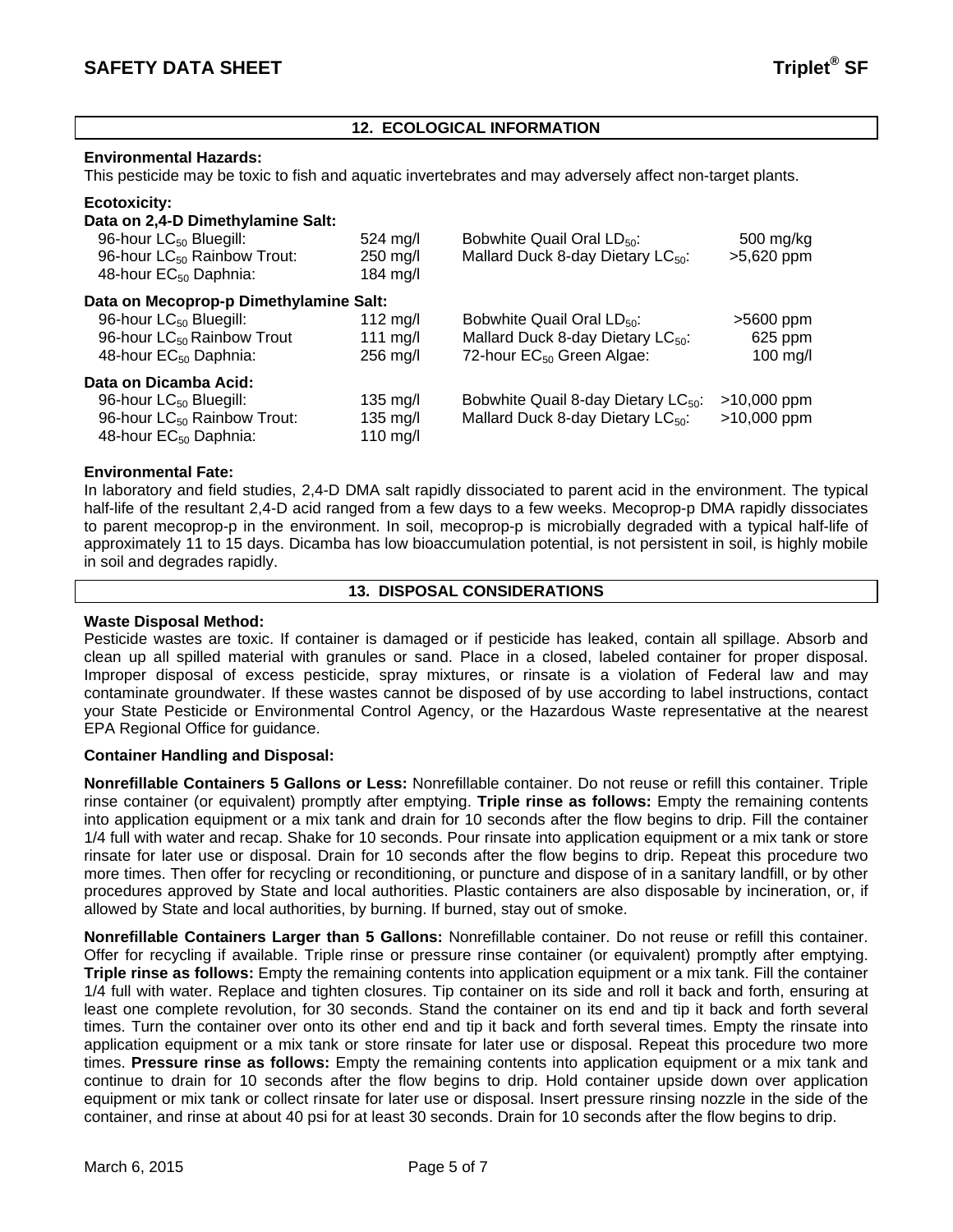# **SAFETY DATA SHEET Triplet<sup>®</sup> SF**

**Refillable Container Larger than 5 Gallons:** Refillable container. Refill this container with pesticide only. Do not reuse this container for any other purpose. Cleaning the container before final disposal is the responsibility of the person disposing of the container. Cleaning before refilling is the responsibility of the refiller. To clean the container before final disposal, empty the remaining contents from this container into application equipment or a mix tank. Fill the container about 10% full with water and, if possible, spray all sides while adding water. If practical, agitate vigorously or recirculate water with the pump for two minutes. Pour or pump rinsate into application equipment or rinsate collection system. Repeat this rinsing procedure two more times.

# **14. TRANSPORTATION INFORMATION**

Follow the precautions indicated in Section 7: HANDLING AND STORAGE of this SDS.

### **DOT:**

# **< 25 gallons per completed package**

Non Regulated

#### **>25 but < 119 gallons per completed package**

UN 3082, Environmentally hazardous substances, liquid, n.o.s., (2,4-D salt), 9, III, RQ, (2,4-D salt)

# **>119 gallons per completed package**

 UN 3082, Environmentally hazardous substances, liquid, n.o.s., (2,4-D salt), 9, III, RQ (2,4-D salt), Marine **Pollutant** 

#### **IMDG:**

 UN 3082, Environmentally hazardous substances, liquid, n.o.s., (2,4-D salt), 9, III, Marine **Pollutant** 

#### **IATA:**

 UN 3082, Environmentally hazardous substances, liquid, n.o.s., (2,4-D salt), 9, III, Marine **Pollutant** 

#### **15. REGULATORY INFORMATION**

# **EPA FIFRA INFORMATION**

This chemical is a pesticide product registered by the United States Environmental Protection Agency and is subject to certain labeling requirements under federal pesticide law. These requirements differ from the classification criteria and hazard information required for safety data sheets (SDS), and for workplace labels of non-pesticide chemicals. The hazard information required on the pesticide label is reproduced below. The pesticide label also includes other important information, including directions for use.

DANGER**.** Corrosive, causes irreversible eye damage. Do not get in eyes, or on skin or clothing. Harmful if swallowed.

# **U.S. FEDERAL REGULATIONS**

**TSCA Inventory:** This product is exempted from TSCA because it is solely for FIFRA regulated use.

# **SARA Hazard Notification/Reporting:**

**Hazard Categories Under Criteria of SARA Title III Rules (40 CFR Part 370):** Acute Health

# **Section 313 Toxic Chemical(s):**

Dimethylamine Dicamba (CAS No. 2300-66-5), 3.10% by weight in product

# **Reportable Quantity (RQ) under U.S. CERCLA:**

Dimethylamine Dicamba (CAS No. 2300-66-5) None given

# **RCRA Waste Code:**

Under RCRA, it is the responsibility of the product user to determine at the time of disposal, whether a material containing the product or derived from the product should be classified as a hazardous waste.

#### **State Information:**

Other state regulations may apply. Check individual state requirements.

**California Proposition 65:** Not Listed.